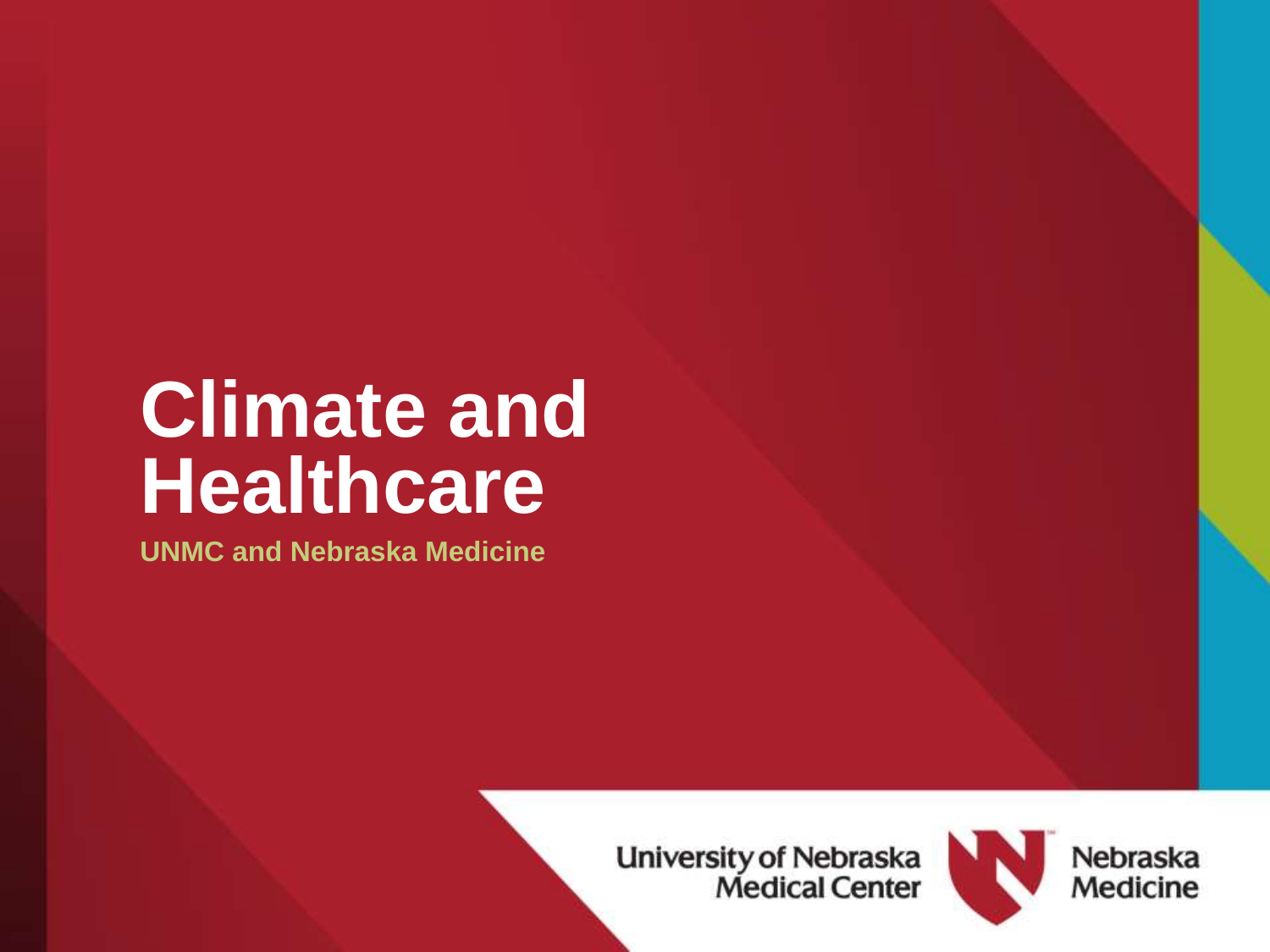# **United States Emissions**

• Ranks #2 in the world for CO2 emissions

# **U.S. Healthcare**

- Energy Intensive
	- 24/7/365 business
	- No recirculating air
- Would rank #7 in the world if counted as its own country

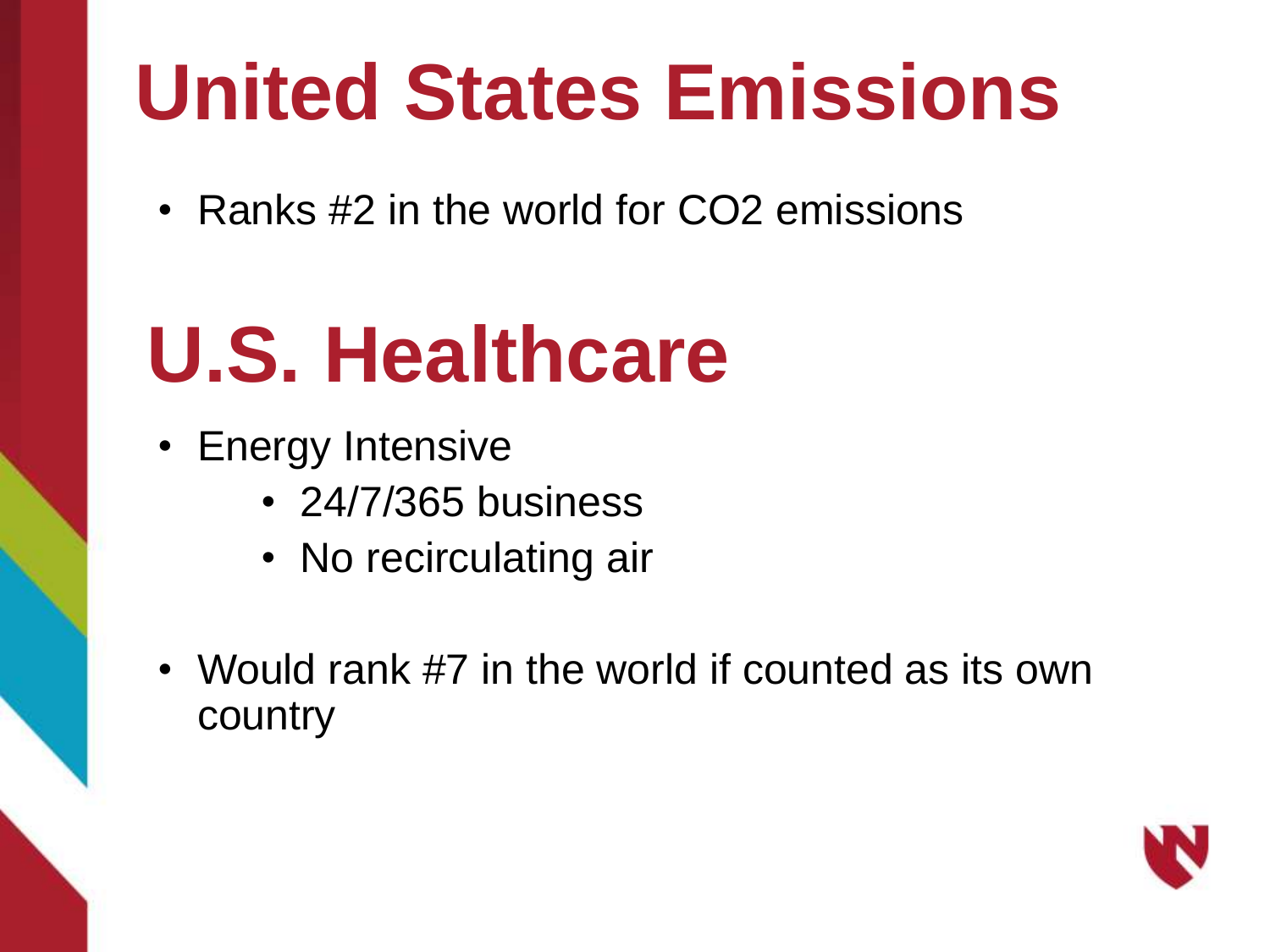

**In 2013, pollution from U.S. Healthcare resulted in:**

## **470,000 lost YEARS of "healthy" life**

**We can have a far-reaching, positive impact by reducing emissions**

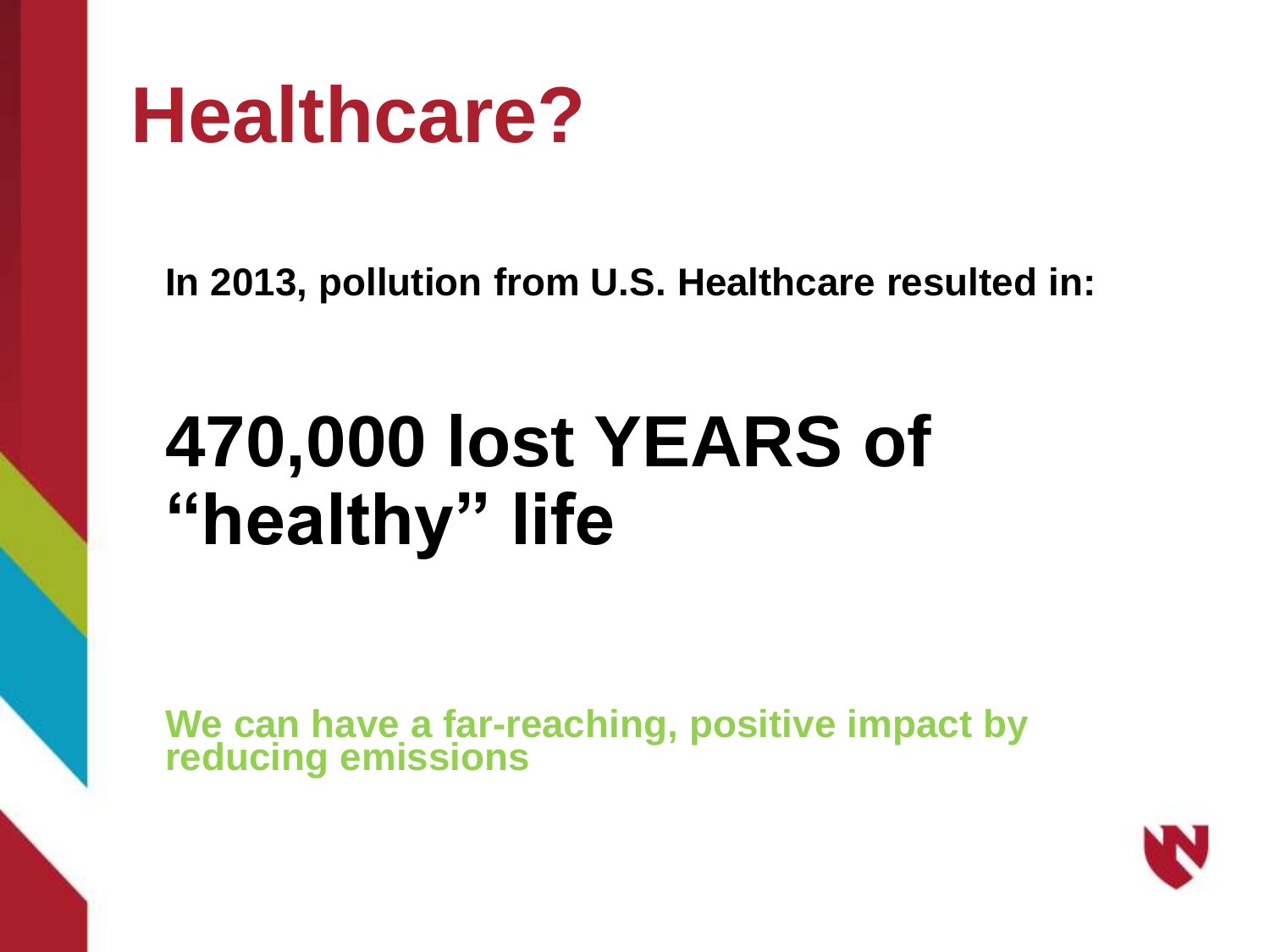## **Sustainability at UNMC & Nebraska Medicine**

Mission Oriented:

*"…Leading the world in transforming lives, creating a healthy future for all individuals and communities…"*

We can't meet our mission without doing this.

Working towards Zero Net Emissions reduces pollution, can demonstrate a direct link to:

Asthma Attacks Chronic Bronchitis

Premature Death Lost Work Days

Reduced Emergency Room Visits and Hospital Stays

This is healthcare.

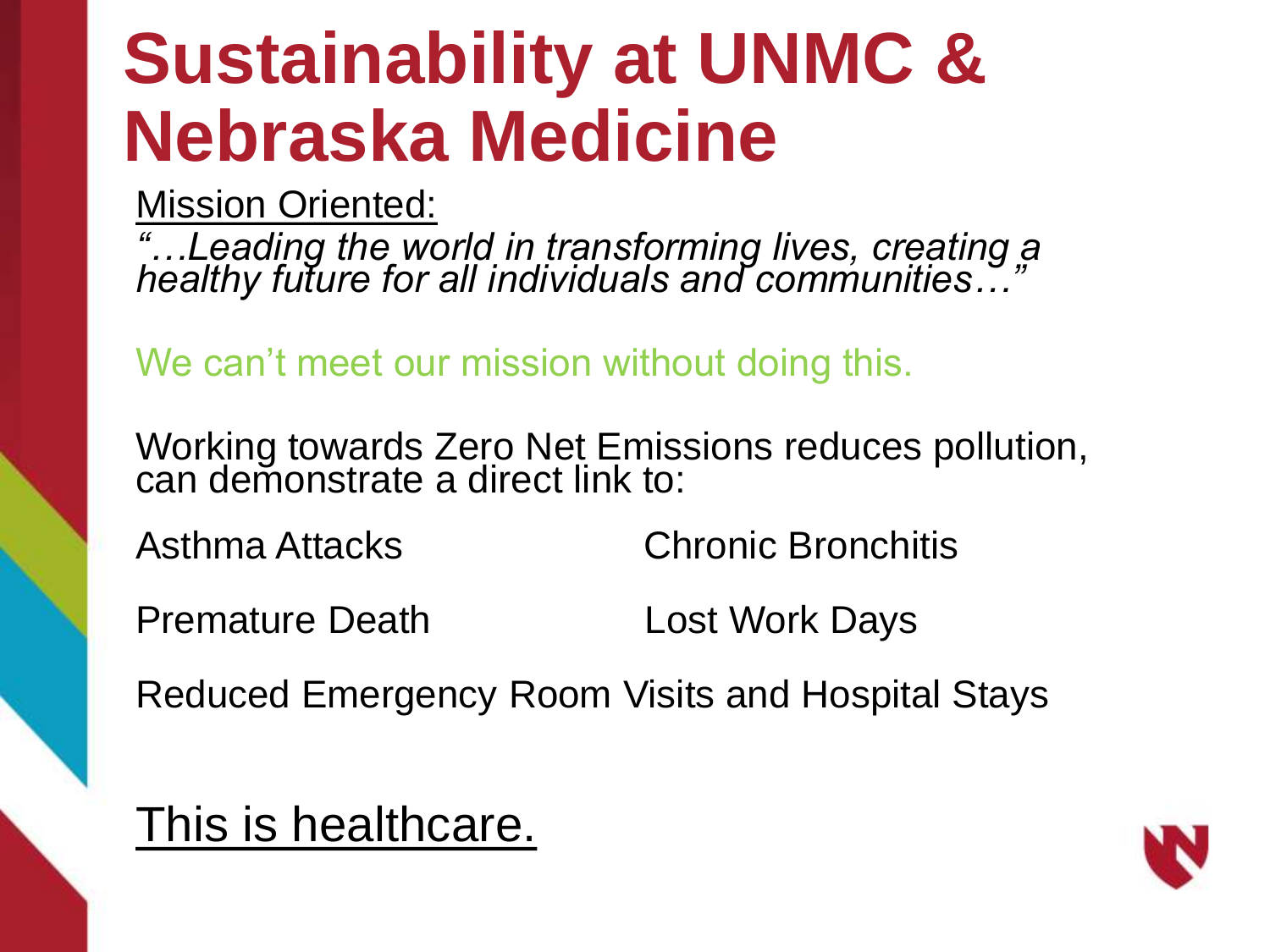## **Environmental Impacts (2010-17)**

- Reductions of 251,384,865 kilowatt hours (kwh)
- Equivalent of 237,338 Metric Tons of CO2
	- GHG Emissions from 50,833 passenger vehicles (581,833,333 miles driven)
	- CO2 Emissions from 26,711,826 gallons of gasoline consumed
	- CO2 Emissions from 35,580 homes' electricity use for one year
	- Carbon sequestered by 6,152,182 tree seedlings grown for 10 years

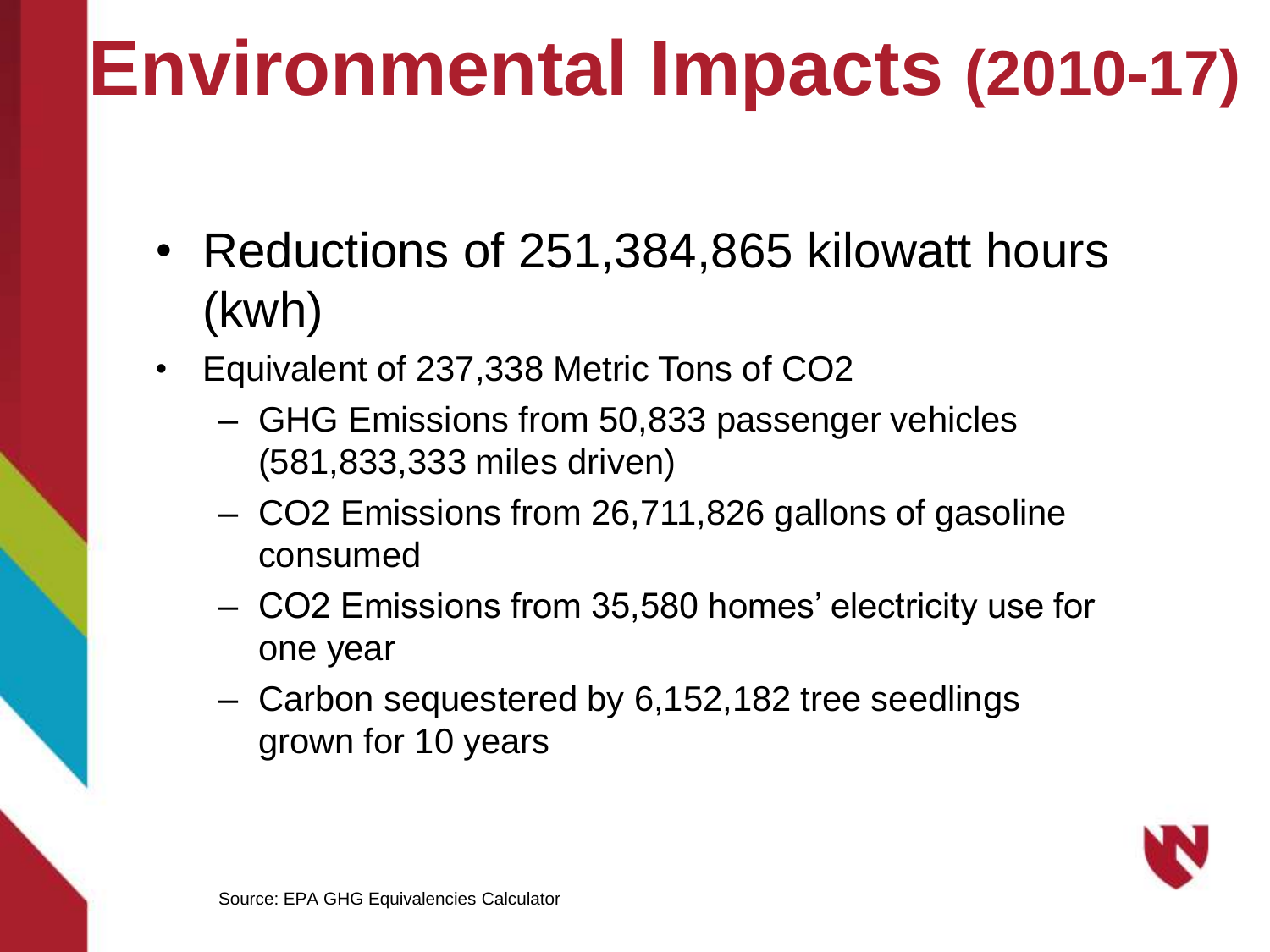# **Health Impacts (2010-17)**

•Changes from baseline result in reductions of:

- SO2, 636.63 tons
- $-$  NO2,  $477.44$  tons
- CO2, 237,388.43 tons
- Mercury, 11.38 tons
- 

•Benefit to local health; reducing:

– Premature death, chronic bronchitis, asthma attacks, hospital visits, respiratory symptoms, & work loss days

•Saves:

- \$ 2,773,534 in Direct Medical Costs
- \$19,853,585 in Societal Value

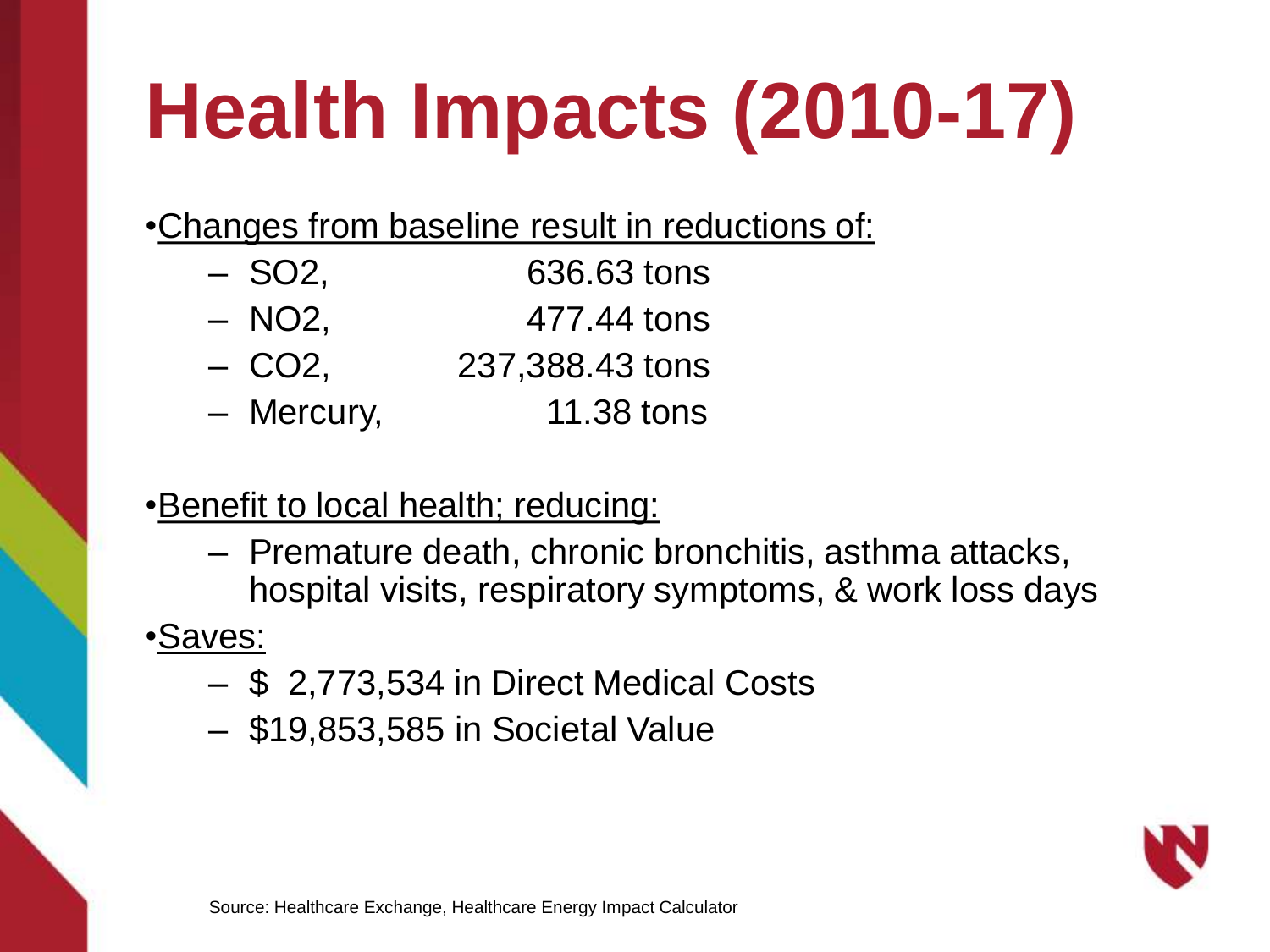

# 2030 SUSTAINABILITY GOALS



LiveGreenNebraska.com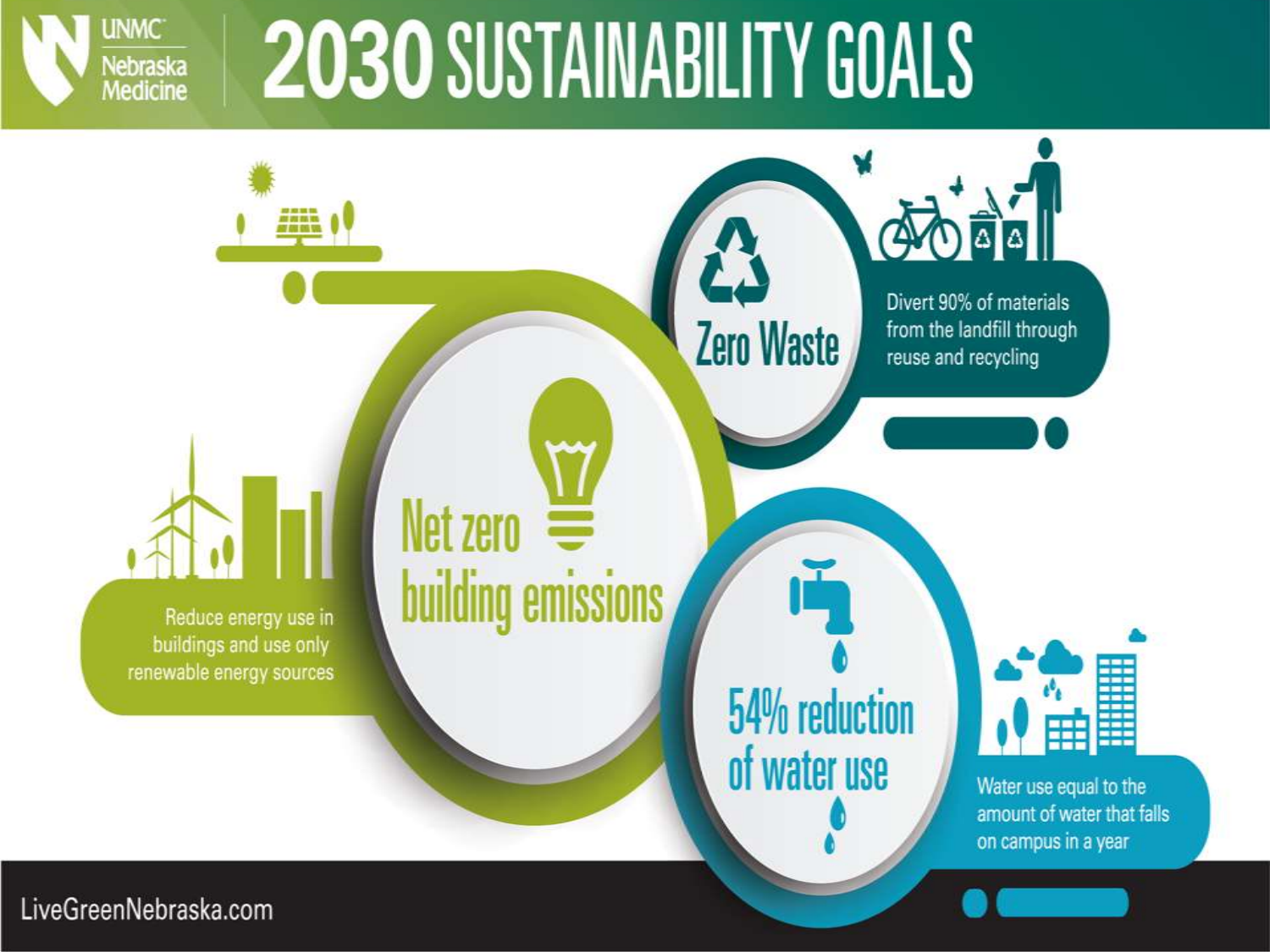

### **Promoting Biking, Busing, Carpooling, & Walking**



Free bus pass New bus benches/shelters around campus



Free access to lockers and showers

Free indoor/secure bike parking and additional outdoor racks



Free carpool pass Free carpool matching program



#### **Daily-Rate Flexible Parking**

If you cancel your parking permit, you can use convenient \$3 daily-rate flexible parking when you need to drive alone to campus.



**Emergency Ride Home** 

A free and quick ride home is available if an emergency occurs on a day that you bike, bus, carpool, or walk.



### **Risk-Free Trial Period**

If you decide to cancel your parking permit, you have a 3-month trial period to request it back for the same parking lot.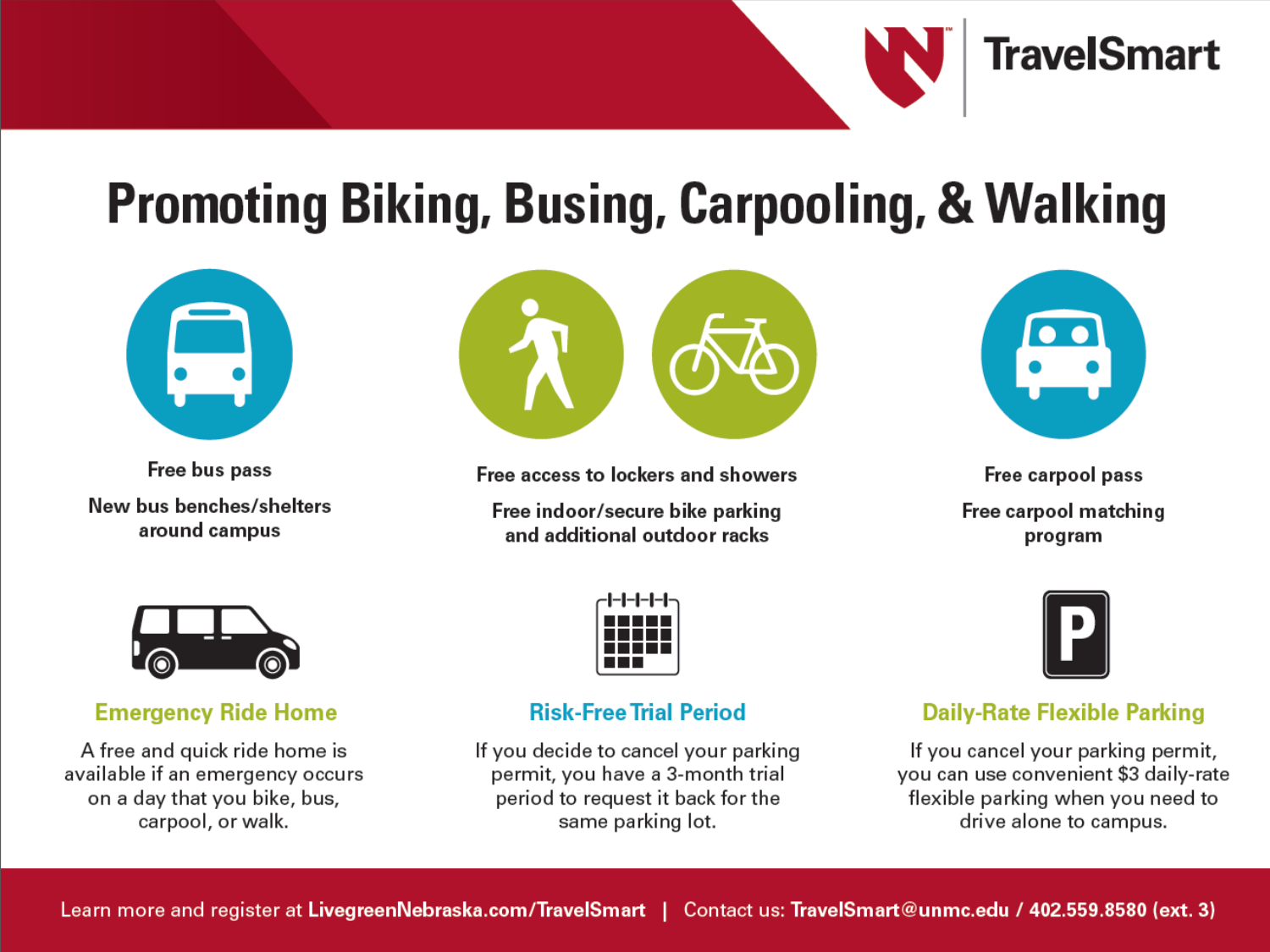# **Results:**

### **~500 staff/students have cancelled parking permits**

- Numerous people who don't get parking permits as new employees/student.
- Open stalls on a daily basis from those who have a permit but still participate.
	- Allows overselling of lots, decreases administrative expenses
- New, 600 car parking garage will cost a minimum of \$22Million
- Less cars on campus = Less traffic
	- Less congestion around campus
	- Better experience for patients and visitors
	- Decrease in tailpipe emissions
		- Less pollution
		- Increase in health
		- Aligns with "Little Steps Big Impact" campaign
			- EPA air quality standard with economic impacts

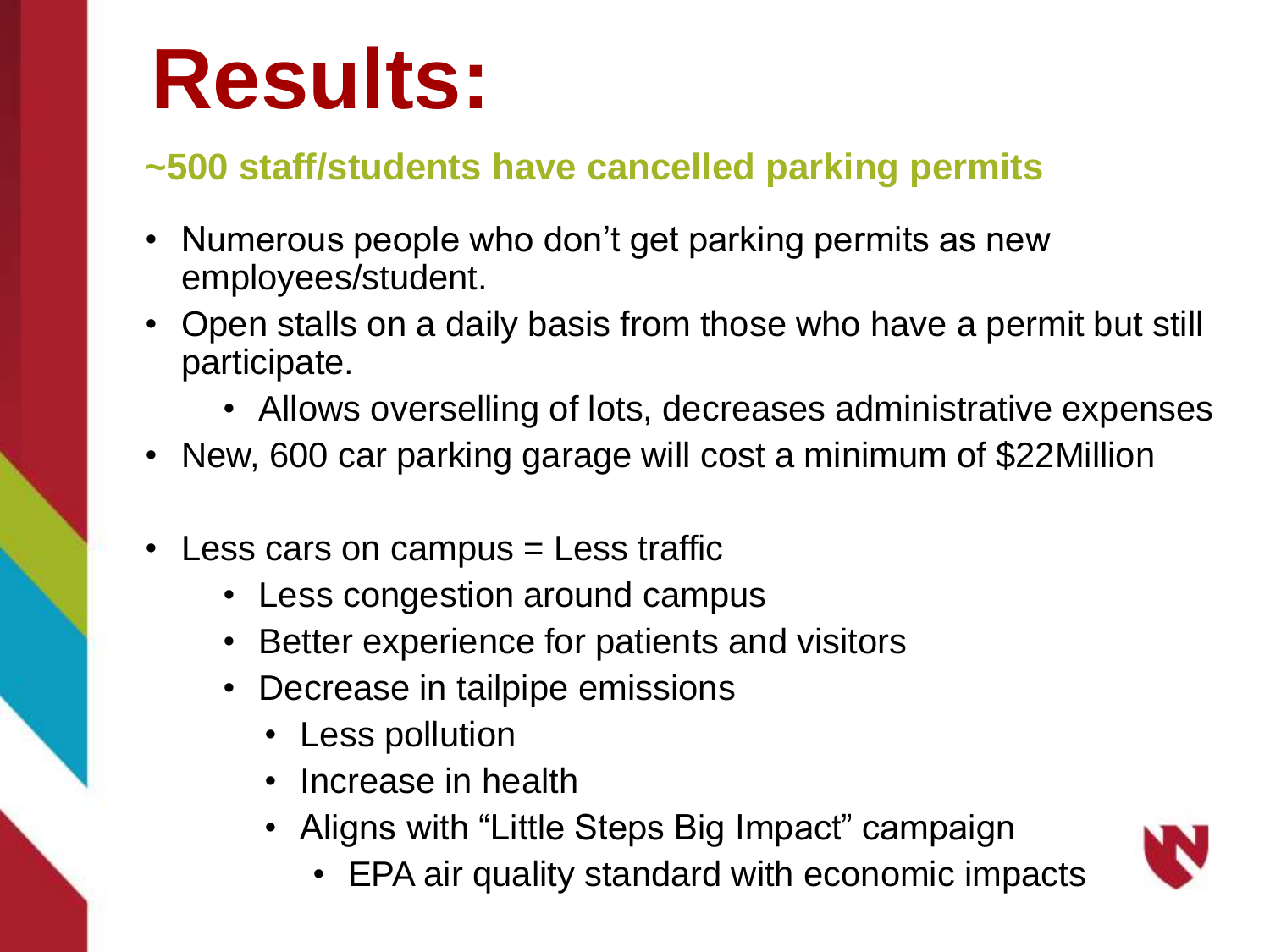# **Active Transportation**

### **Numerous health benefits to participants**

- Lower Stress Levels
	- More time to do something else
	- No traffic/weather concerns
	- Time to finish work or decompress
- Increases Physical Activity
	- Use this time instead of going to gym, essentially multitasking
	- Weight loss/lower BP
	- Decreases risk for diabetes, heart disease, cancer
	- Lowers health care costs

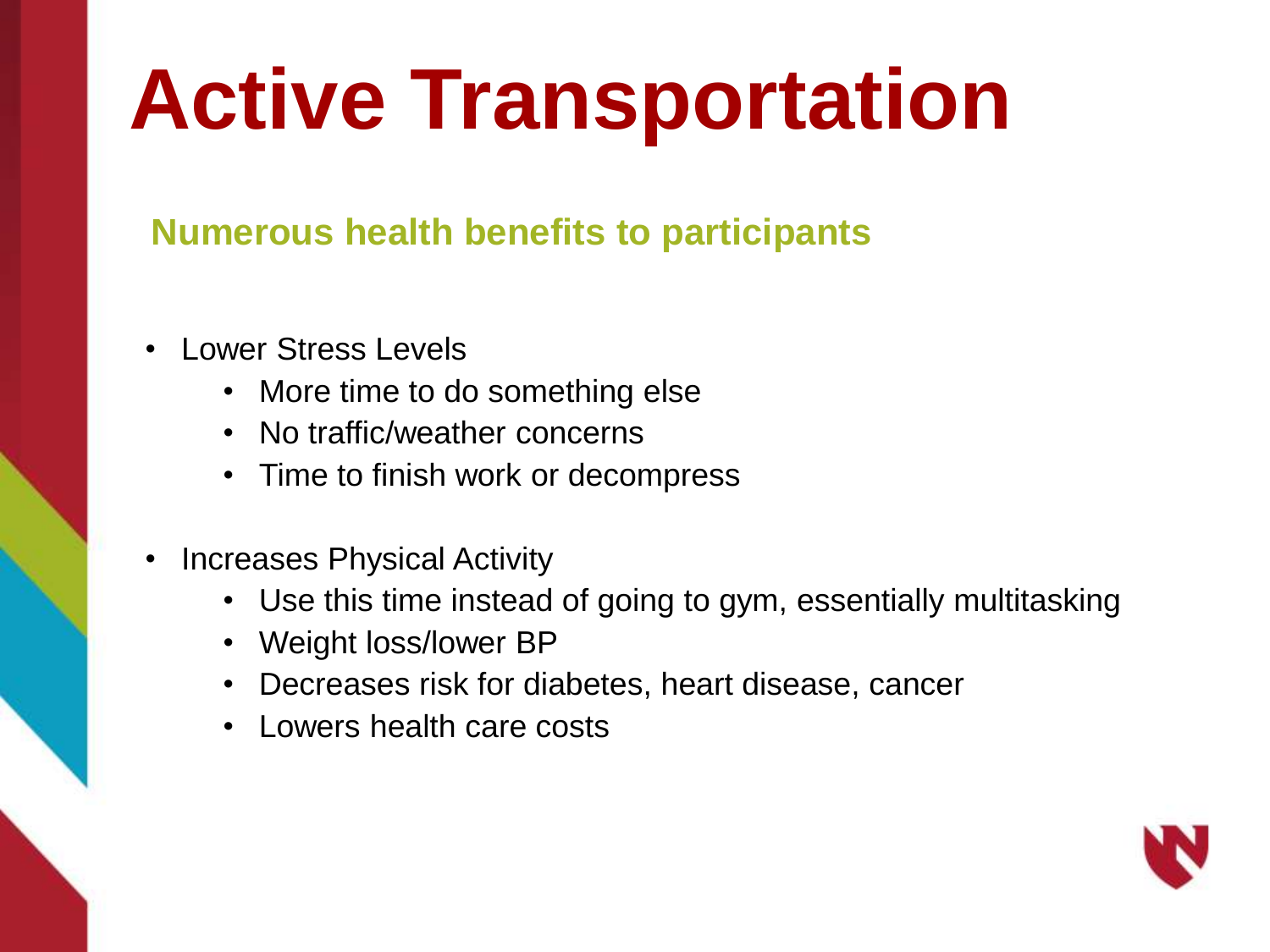# **1,500 Solar Panels**

**0.5MW total on 3 buildings, is the largest rooftop solar array in Nebraska**

**Equal the average annual electricity use of 60 Omaha homes**